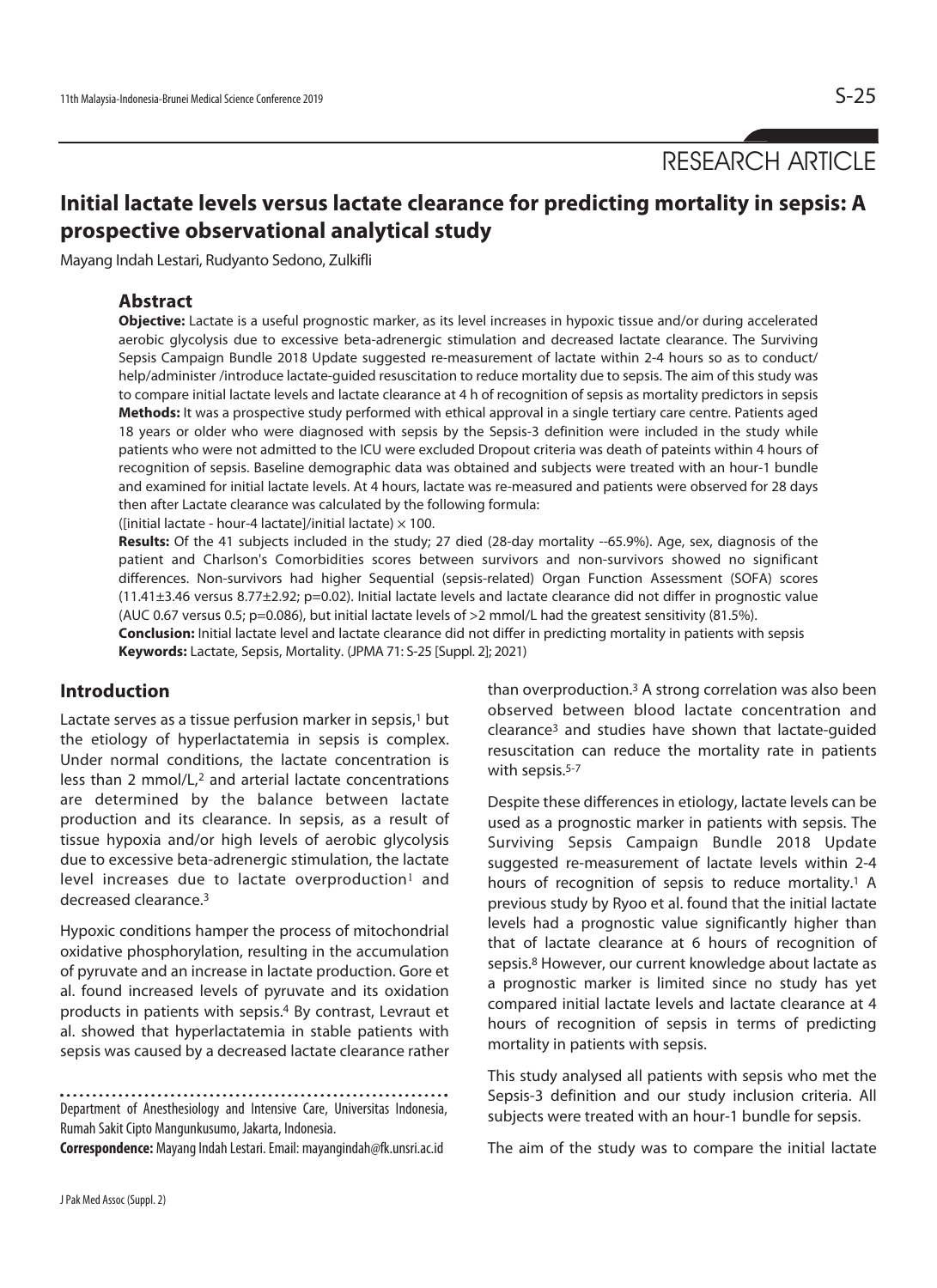levels and lactate clearance at 4 hours of recognition of sepsis as predictors of mortality due to sepsis.

## **Patients and Methods**

It was a prospective observational analytical study conducted in a single tertiary care centre after ethical approval from Health Research Review Committee of Mohammad Hoesin Central Hospital and Faculty of Medicine, Sriwijaya University, Palembang, Indonesia, in the time duration between February till June 2019.

Patients aged 18 years or older and diagnosed with sepsis using the Sepsis-3 definition were included while patients who were not admitted to the ICU were excluded from the study. Dropout criteria was death within 4 hours of recognition of sepsis. Trained investigators, under intensivist supervision, identified all eligible patients for enrolment in this study. Sample size was calculated by purposive sampling technique.

Baseline demographic data was measured for all subjects including age, sex, diagnosis of the patient, Charlson's Comorbidity score and Sequential Organ Failure Assessment (SOFA) score.

The treatment protocol started with using the hour-1 bundle of sepsis which included 1) measuring initial/basal lactate levels; 2) obtaining blood for blood culture examination in less than one hour before antibiotics administration 3) administering intravenous broadspectrum antibiotics; 4) rapid administration of 30 mL/kg BW crystalloid and /or lactate (4 mmol/L or more) for conditions of hypotension.; 5) and introducing vasopressors during or after fluid resuscitation in case compensatory hypotension occurs to maintain Mean Arterial Pressure (MAP)of  $\geq 65$  mmHg.<sup>1</sup> Lactate was remeasured at 4 hours. A microbiological examination was also conducted to record the source of infection. Patients were observed for 28 days, for outcomes; survival or nonsurvival(death). Lactate clearance was calculated using the formula ([initial lactate — hour-4 lactate]/initial lactate)  $\times$  100. Lactate was measured using a Stat Profile pHOx® Series blood gas analyser (Nova Biomedical, Waltham, U.S.).

Data was expressed as mean  $\pm$  standard deviation or median (min-max) for continuous variables (depending on the data distribution) and numbers (percentages) for categorical variables. A normality test was carried out using the Shapiro-Wilk test. Each subjects' characteristics were analysed using the  $\chi$ 2 test to compare categorical variables, the independent t-test to compare normally distributed continuous variables and the Mann-Whitney test to compare non-normally distributed continuous

variables or categorical variables which did not meet the  $\chi$ 2 test criteria. The performance was evaluated using the Receiver Operating Characteristic (ROC) curves with the Area Under the Curve (AUC). The significance level was 5%. Data was analysed using SPSS Statistics version 21.0 (IBM, New York, U.S.).

## **Results**

The aim of this study was to compare lactate levels and lactate clearance 4 hours after recognition of sepsis as predictors of mortality due to sepsis. A total of 44 patients met the inclusion criteria and were enrolled in our study. Three patients were dropped out due to death within 4 h of sepsis recognition, leaving a total of 41 subjects whose data were analysed in this study.

The patients in our study had a 28-day mortality rate of 65.9% (27 subjects died). No considerable differences were evident between non-survivors and survivors in terms of age, sex, diagnosis of the patient, microbiology results or comorbidity score based on Charlson classification (Table-1). The only variable that showed a clear difference between non-survivors and survivors was the SOFA score. The initial lactate levels were higher in non-survivors than in survivors (2.7 [0.5-14.7] versus 2.5 [1-8]), although the difference was not statistically significant ( $p = 0.16$ ).

We analysed Area Under the Receiver Operating

**Table-1:** Subject characteristics.

| Variable                              | <b>Total</b><br>$N = 41(100\%)$ | <b>Non-survivor</b><br>$N = 27(65.9\%)$ | <b>Survivor</b><br>$N = 14(34.1\%)$ | p-value |
|---------------------------------------|---------------------------------|-----------------------------------------|-------------------------------------|---------|
| Age                                   | $50.88 \pm 2.35$                | $51.44 \pm 15.28$                       | $49.79 \pm 15.08$                   | 0.974   |
| <b>Sex</b>                            |                                 |                                         |                                     |         |
| Female                                | 22 (53.7%)                      | 13 (48.1%)                              | $9(64.3\%)$                         | 0.51    |
| Male                                  | 19 (46.3%)                      | 14 (51.9%)                              | 5(35.7%)                            |         |
| <b>Diagnosis</b>                      |                                 |                                         |                                     |         |
| Medical                               | 27 (65.9%)                      | 17 (63%)                                | 10 (71.4%)                          | 0.73    |
| Surgical                              | 14 (34.1)                       | 10 (37%)                                | 4(28.6%)                            |         |
| <b>Microbiology</b>                   |                                 |                                         |                                     |         |
| Gram-positive                         | $2(4.9\%)$                      | 2(7.4%)                                 | $0(0\%)$                            | 0.53    |
| Gram-negative                         | 21 (51.2%)                      | 8 (29.6%)                               | 13 (92.9%)                          |         |
| Fungal                                | $1(2.4\%)$                      | $0(0\%)$                                | $1(7.1\%)$                          |         |
| <b>Other</b>                          | 17 (41.5%)                      | 17 (63%)                                | $0(0\%)$                            |         |
| <b>Charlson's Comorbidities score</b> |                                 |                                         |                                     |         |
| $\theta$                              | 3(7.3%)                         | 1(3.7%)                                 | 2(14.3%)                            | 0.53    |
| 2-Jan                                 | 29 (70.7%)                      | 20 (74.1%)                              | $9(64.3\%)$                         |         |
| 4-Mar                                 | 5(12.2%)                        | $3(11.1\%)$                             | 2(14.3%)                            |         |
| >5                                    | $4(9.8\%)$                      | $3(11.1\%)$                             | $1(7.1\%)$                          |         |
| SOFA score*                           | $10.55 \pm 0.55$                | $11.41 \pm 3.46$                        | $8.77 \pm 2.92$                     | 0.02    |
| Initial lactate levels                | $2.7(0.5 - 14.7)$               | $3.1(0.5 - 14.7)$                       | $2.5(1-8)$                          | 0.16    |
| Lactate clearance                     | 8.33 (-350-70.15)               | $8.7(-350 - 70.15)$                     | $5.19(-76.47 - 62.5)$               | 0.92    |

\*SOFA: Sequential (sepsis-related) Organ Function Assessment.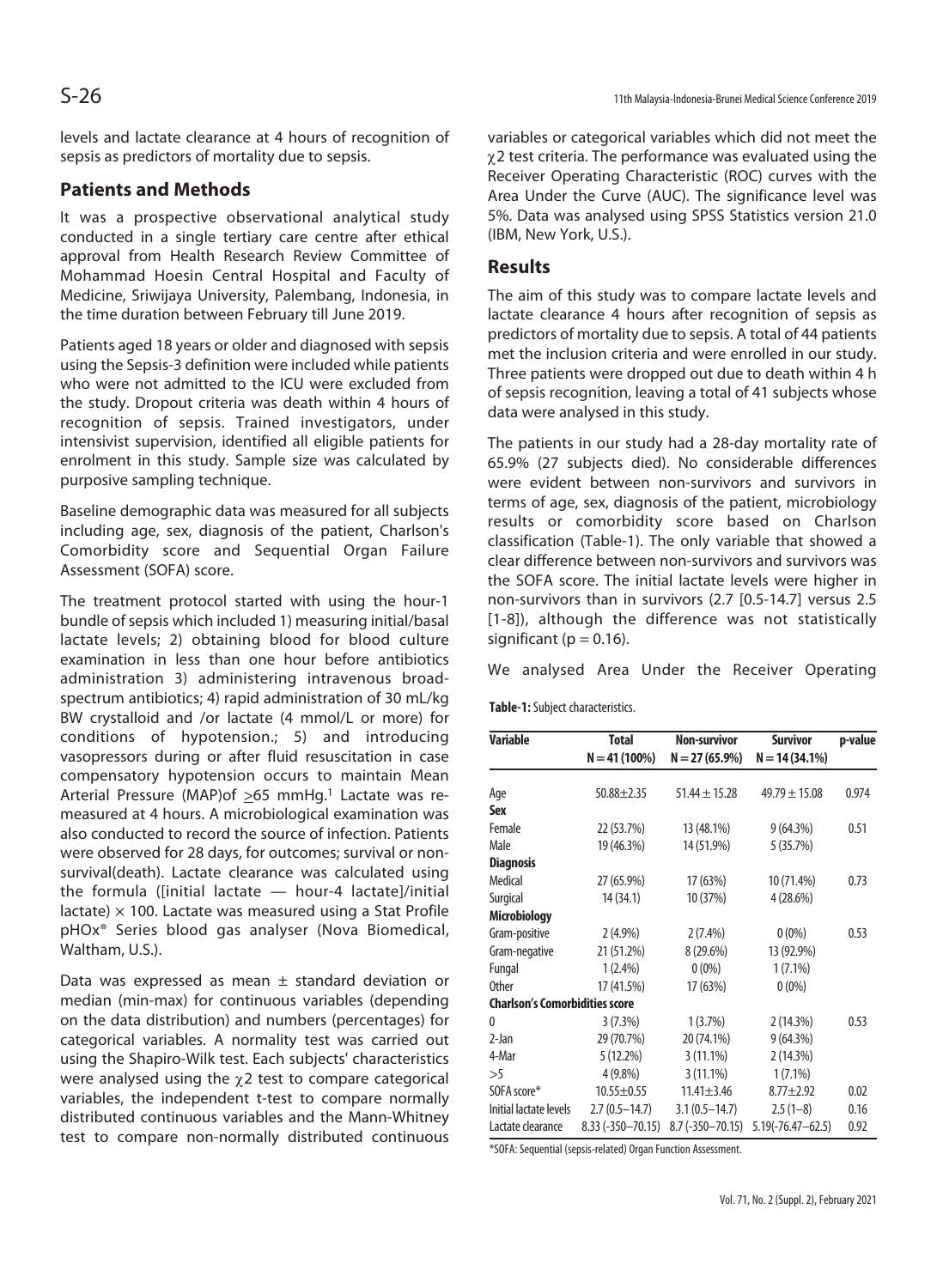11th Malaysia-Indonesia-Brunei Medical Science Conference 2019  $S-27$ 

**Table-2:** Comparison of initial lactate levels and lactate clearance at 4 h for predicting mortality in septic patients.

| <b>Variable</b>                      | Area under the<br><b>Receiver Operating</b> | <b>Confidence Interval</b><br>(Cl) 95% |              | p-value |
|--------------------------------------|---------------------------------------------|----------------------------------------|--------------|---------|
|                                      | <b>Curve (95% CI)</b>                       | Lower                                  | <b>Upper</b> |         |
| Initial Lactate<br>Lactate clearance | 0.67<br>0.5                                 | 0.490                                  | 0.840        | 0.086   |

Characteristic (ROC) curves (AUC) to confirm the accuracy of initial lactate levels or lactate clearance in predicting mortality in patients with sepsis (Figure-1). The initial lactate performance was poor (AUC 0.67), and lactate clearance (AUC 0.5) failed to predict mortality.

We also compared initial lactate levels and lactate clearance at 4 h for predicting mortality due to sepsis (Table-2), but the difference between these two variables was not statistically significant.

The ROC shown in Table-3 indicated that the variable with the highest sensitivity for predicting mortality due to sepsis was an initial lactate level greater than 2 mmol/L, at 81.5%which meant that an initial lactate level of more than 2 mmol/L could correctly predict the death of patients with sepsis within 28 days 81.5% of the time. The variable with the highest specificity was an initial lactate



**Figure:** AUC of initial lactate and lactate clearance for sepsis mortality prediction performance.

**Table-3:** Sensitivity and specificity of initial lactate levels and lactate clearance at 4 hour for predicting mortality in septic patients.

| <b>Variable</b>          | <b>Sensitivity</b> | <b>Specificity</b> |
|--------------------------|--------------------|--------------------|
| Initial Lactate (mmol/L) |                    |                    |
| >2                       | 81.5%              | 35.7%              |
| >3                       | 48.1%              | 64.3%              |
| >4                       | 37%                | 85.7%              |
| <b>Variable</b>          | <b>Sensitivity</b> | <b>Specificity</b> |
| Lactate clearance (%)    |                    |                    |
| < 10%                    | 44.4%              | 57.1%              |
| $< 20\%$                 | 33.3%              | 64.3%              |
| $<30\%$                  | 25.9%              | 78.6%              |

level greater than 4 mmol/L, at 85.7%. meaning that an initial lactate level of more than 4 mmol/L could correctly predict the survival of patients with sepsis within 28 days, 85.7% of the time.

## **Discussion**

In critically ill patients, and especially those who suffer from shock, hyperlactatemia is normally interpreted as an anaerobic metabolism marker indicating inadequate oxygen delivery. In sepsis, the etiology of hyperlactatemia is particularly complex. For example, Ronco et al. demonstrated that increased oxygen delivery fails to

decrease lactate levels in patients with sepsis having hyperlactatemia.9 Similarly, Gattinoni et al. found that supra-normal oxygen delivery in sepsis, as popularised by Shoemaker et al.,10 did not improve patient outcomes.11 Apart from its association with hypoxia, hyperlactatemia is also related to many other metabolic processes and other clinical conditions, such aslactate clearance. Gattinoni et al. showed that a more frequent etiology of hyperlactatemia in sepsis is a diminished oxygen utilisation by tissues.12

The arterial lactate level is determined by the balance between lactate production and its clearance. Despite their different aetiologies, lactate levels remain clinically important and can be used as a prognostic marker. For example, Mahmoodpoor et al. indicated that patients with sepsis who died within 28 days had higher serum lactate levels at the time of arrival and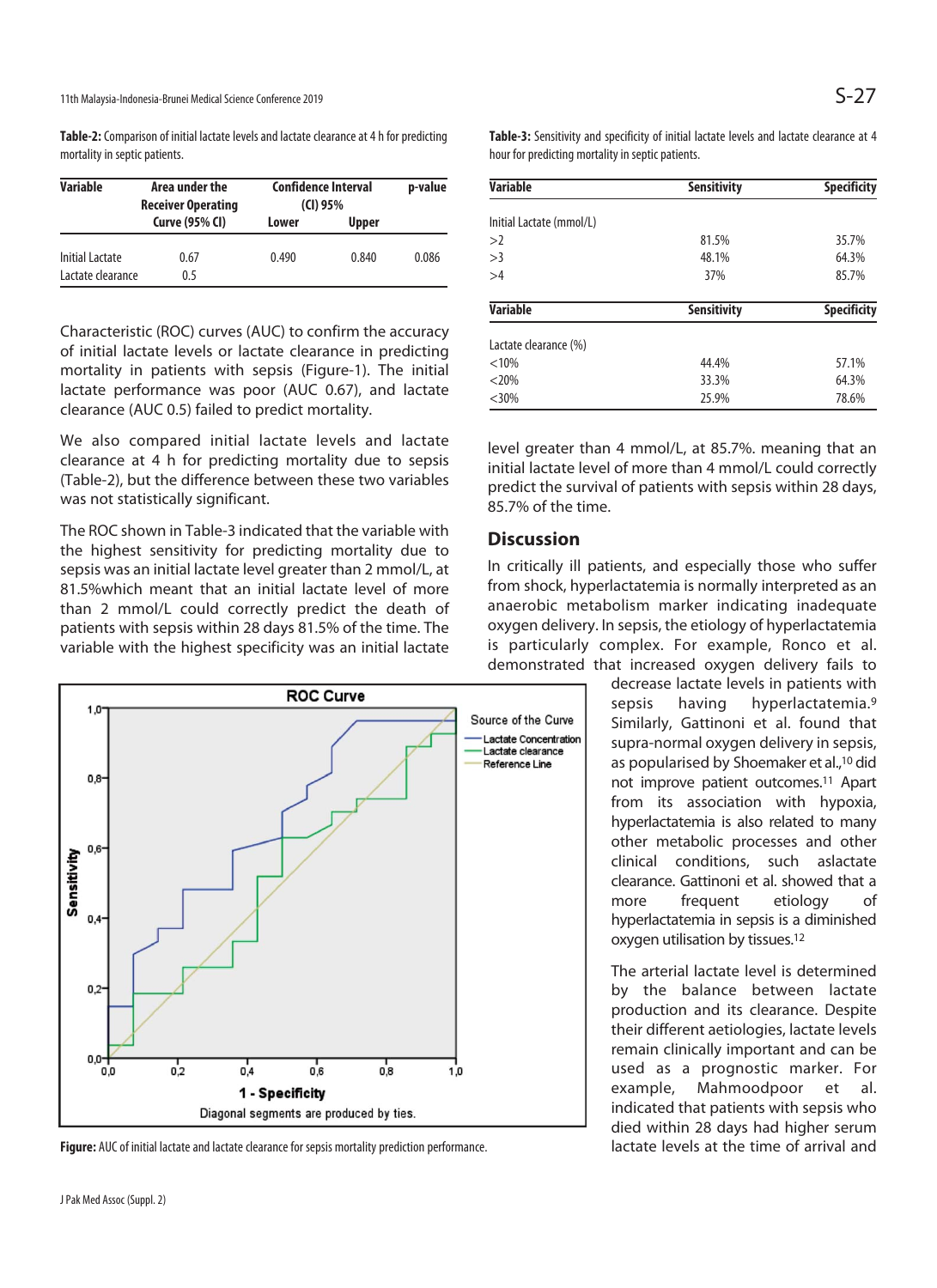required a higher dose of vasopressor.13 Similarly, Lokhandwala et al. showed that lactate levels >4 mmol/L at 6 h after the initial examination and lactate reductions less than 20% were associated with an increased risk of inhospital mortality due to sepsis.<sup>14</sup> Nguyen et al. found that patients with a higher lactate clearance had significantly decreased in-hospital and 28 or 60-day mortalities.15 The Surviving Sepsis Campaign Bundle 2018 Update suggested re-measurement of lactate within 2-4 h of recognition of sepsis for lactate-guided resuscitation to reduce mortality.1

In our study, no significant differences were noted in age, sex, diagnosis of patient or Charlson's Comorbidities score between survivors and non-survivors, but the SOFA scores were higher in non-survivors (11.41±3.46 versus  $8.77\pm2.92$ ;  $p = 0.02$ ). Lie et al. also indicated a higher total SOFA score in non-survivors than in survivors (6.7±3.8 versus 4.6±2.9; p < 0.001).16

In this study, neither lactate level nor lactate clearance differed between survivors and non-survivors. This result contrasted with a retrospective study by Ryoo et al., who found a lower median 6 h lactate level and a higher lactate clearance in survivors than in non-survivors.8 This inconsistency between these study findings probably reflected the different patient populations (sepsis versus septic shock). In this study, we included all patients with sepsis diagnosed by using the Sepsis-3 Definition, which included those patients who had initial lactate levels of 2 mmol/L or less.

The initial lactate levels and the lactate clearance at 4 h of recognition of sepsis did not differ in prognostic value (AUC 0.67 versus 0.5;  $p = 0.086$ ). Unlike the previous retrospective study, Ryoo et al. found that initial lactate levels had a significantly better prognostic value than lactate clearance at 6 h of recognition of sepsis (AUC 0.70 versus 0.65;  $p < 0.01$ ).<sup>8</sup> Singh et al. showed an AUC for serum lactate at 0 h of 0.734 and a lactate clearance at 48 h of 0.91.17 The inconsistency among these studies probably reflects differences in the timing of the lactate measurements or in the time frame used to calculate the lactate clearance.

An initial lactate level of more than 2 mmol/L had the highest sensitivity for predicting mortality due to sepsis (81.5%). In this study, we also that an initial lactate level of more than 4 mmol/L had a specificity of 85.7% and sensitivity of 37%. This result was consistent with the findings of Fernando et al., who concluded that an initial lactate level of 4 mmol/L or greater had a specificity of 97% and a sensitivity of 27% in predicting the deterioration of patients with sepsis.18 Ryoo et al. also

found that a lactate level above 2 mmol/L had the greatest sensitivity (85.3%) and a level above 4 mmol/L had the greatest specificity (72.3%).8

#### **Limitations**

Our study had several limitations. One limitation is that we did not examine lactate at 2 h after recognition of sepsis, as suggested in the Surviving Sepsis Campaign Bundle 2018 Update, which recommends remeasurement of lactate within 2-4 h. A second limitation is that we included all patients with sepsis diagnosed by using the Sepsis-3 definition, which included those who had lactate levels of 2 mmol/L or less. A third limitation was that this was a single-centre study, which cannot be generalized to other institutions and populations.

#### **Conclusion**

The SOFA score, which serves as a life-threatening organ dysfunction indicator in sepsis, was higher in non-survivor patients. Initial lactate levels and lactate clearance after 4hrs of recognition of sepsis did not differ as predictors of mortality in patients with sepsis. Both initial lactate levels and lactate clearance were found to be poor predictors of mortality in patients with sepsis. Few inconsistencies among previous studies and our findings probably reflected differences in patient populations (sepsis versus septic shock) and in the lactate measurement times used to calculate lactate clearance. Our study limitations necessitate further investigations.

**Acknowledgement:** We thank Mohammad Hoesin Hospital, Palembang for allowing us to conduct this research.

**Disclaimer:** The abstract has been previously presented in 11th Malaysian Indonesian Brunei Medical Sciences Conference 2019, and the manuscript was a part of a research paper

**Conflict of Interest:** This article has no conflict of interest.

**Funding Disclosure:** There is no funding disclosure for this article.

#### **References**

- 1. Levy MM, Evans LE, Rhodes A. The Surviving Sepsis Campaign Bundle: 2018 update. Intensive Care Med 2018; 44:925-928. doi: 10.1007/s00134-018-5085-0.
- 2. Levy B. Lactate and shock state: the metabolic view. Curr Opin Crit Care 2006; 12:315-21. doi: 10.1097/01.ccx.0000235208.77450.15.
- 3. Levraut J, Ciebiera JP, Chave S, Rabary O, Jambou P, Carles M, et al. Mild hyperlactatemia in stable septic patients is due to impaired lactate clearance rather than overproduction. Am J Respir Crit Care Med 1998; 157:1021-6. doi: 10.1164/ajrccm.157.4.9705037.
- 4. Gore DC, Jahoor F, Hibbert JM, DeMaria EJ. Lactic acidosis during sepsis is related to increased pyruvate production, not deficits in